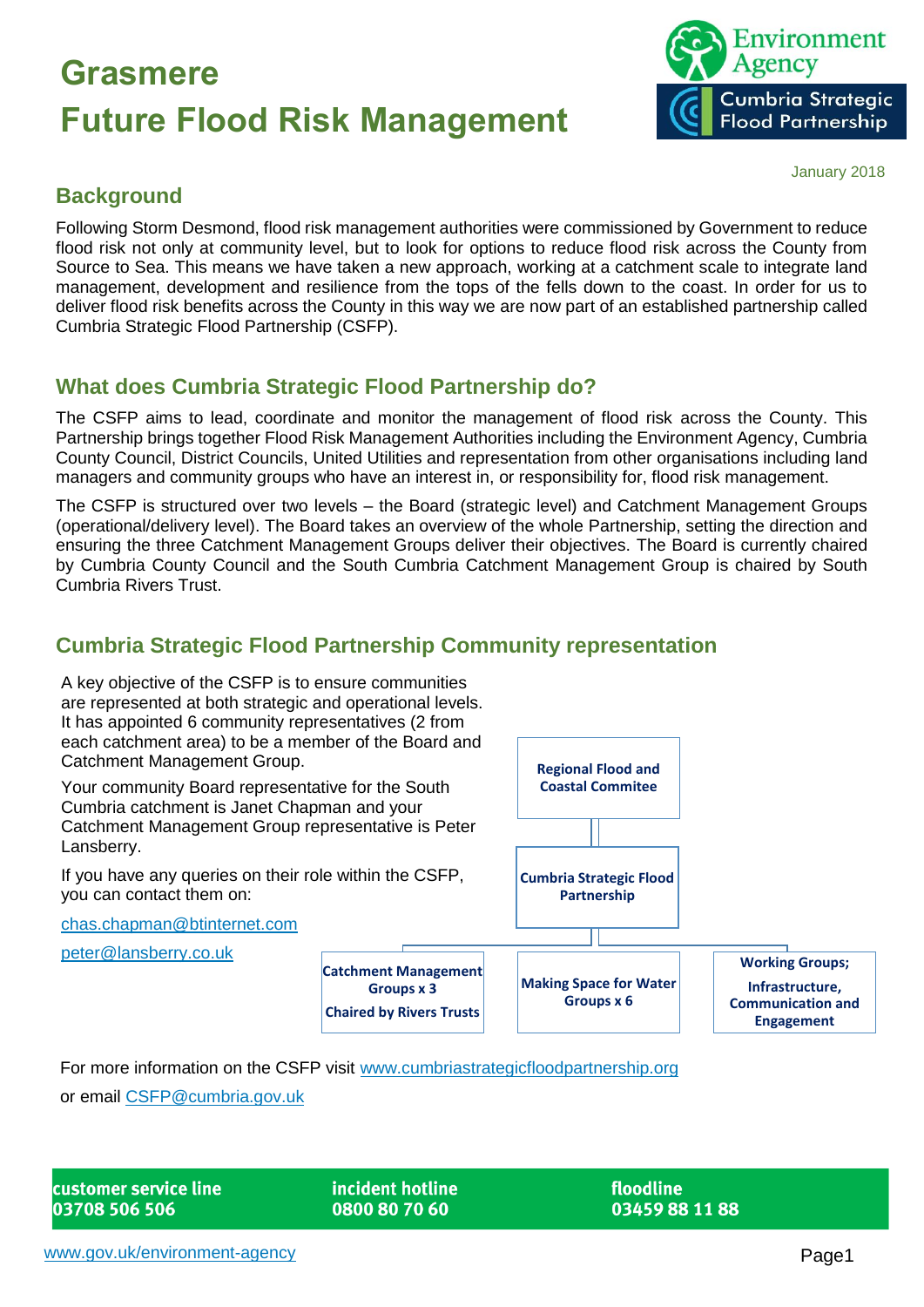# **Grasmere Future Flood Risk Management**



#### **Work undertaken in Grasmere**

Following the flood event in December 2015, the Environment Agency has:

- Undertaken gravel maintenance on the River Rothay at four key locations in the village. These areas are continually monitored and assessed. Se[e https://www.gov.uk/government/publications/river-and-coastal](https://www.gov.uk/government/publications/river-and-coastal-maintenance-programme)[maintenance-programme](https://www.gov.uk/government/publications/river-and-coastal-maintenance-programme) for the specific maintenance programme in Grasmere.
- Investigated the influence of Grasmere lake on flood risk within the village. It has been shown that the removal or modification of the weir does not reduce flood risk during high flow events.
- Incorporated community ideas and knowledge into current appraisal work for the village and catchment.
- Engaged with communities to help explain the government rules on funding for schemes.

#### **What next?**

In June we published the "long list" of options and we have been refining each option, measuring their viability against the following four tests;

Technical feasibility : Economic viability : Environmental sustainability : Community support

We now have a "short list" of options for Grasmere and want to share these with the local community. These options currently represent a sufficiently good return on government investment to allow the scheme to progress with the business case.

We will continue to develop and refine the short list options required for the full business case, which will be used to secure the most viable flood risk management scheme using the four tests.

Once the full business case is approved we will then progress with detailed design and construction, which includes planning applications, all other approvals, permits and landowner agreements required to deliver a scheme.

Options that are most likely to move forward include linear defences and flood routing to divert water away from properties. We are investigating several locations and specific design details to reduce the flood risk. These will be determined and refined into a more detailed "short list" in the near future and subsequently shared at a community drop-in meeting on Tuesday 27<sup>th</sup> February (see below for details).

In addition to this we are also;

- Publishing the option outcomes, due in early 2018 at the consultation meetings or by request.
- Initiating engagement relating to design and build aspects of the scheme, including planning, approvals, permits and landowner/stakeholder agreements.
- Investigating if water storage upstream and to the east of the village is viable and assessing potential locations for flood flow routing to divert water away from properties.
- Assessing site suitability for the deployment of temporary barriers to help protect properties at risk of flooding.
- Continuing to support the scoping of Natural Flood-risk Management (NFM) research and project developments for upstream catchments.

**We are organising a community drop-in which will take place on Tuesday 27 February 2018 in the upstairs room at Ambleside library. Drop in anytime between 2pm and 7pm. We will share the "short list" of options with you and have plans showing where each option could be located. We will provide an update on the next steps for Grasmere and Ambleside.**

| customer service line | lincident hotline l | rloodline '    |
|-----------------------|---------------------|----------------|
| 03708 506 506         | 0800 80 70 60       | 03459 88 11 88 |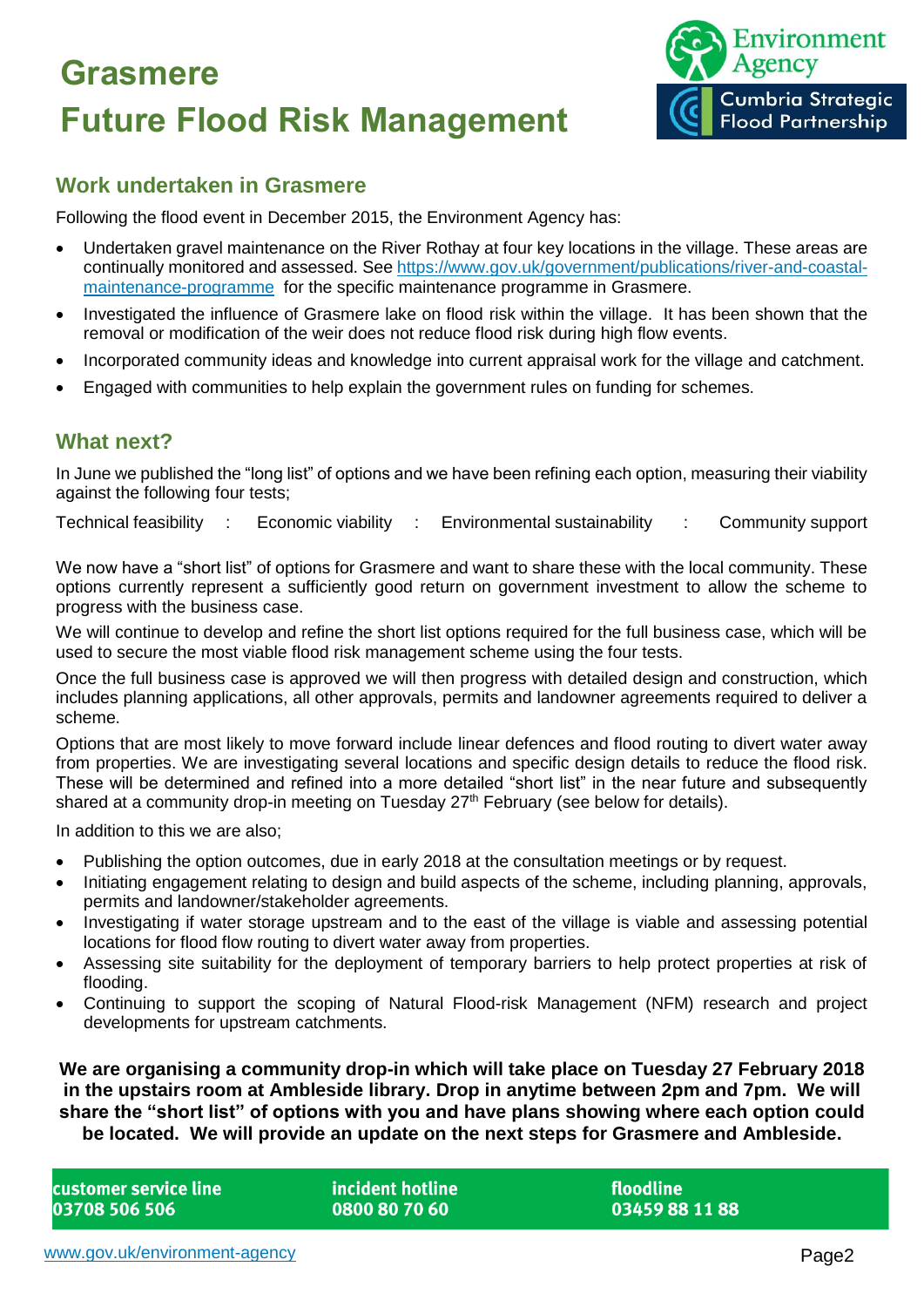

### **Outline Delivery Programme**



The Strategic Outline Business Case provides a high level understanding of the flood risk and demonstrates the need to continue working on a scheme and complete the Final Business Case.

The Final Business Case provides all the detailed technical, economic and environmental information to justify a compelling case to invest the money to build a scheme.

This process can take some time. As we are spending Government's money in providing flood risk management we must follow their rules and procedures. For further information on the funding process and the rules we must follow, read the "guide on how the Environment Agency fund and deliver flood risk management schemes" under the 'Funding' section of the Cumbria Strategic Flood Partnership website [http://www.cumbriastrategicfloodpartnership.org](http://www.cumbriastrategicfloodpartnership.org/)

| customer service line | incident hotline | floodline      |
|-----------------------|------------------|----------------|
| 03708 506 506         | 0800 80 70 60    | 03459 88 11 88 |
|                       |                  |                |